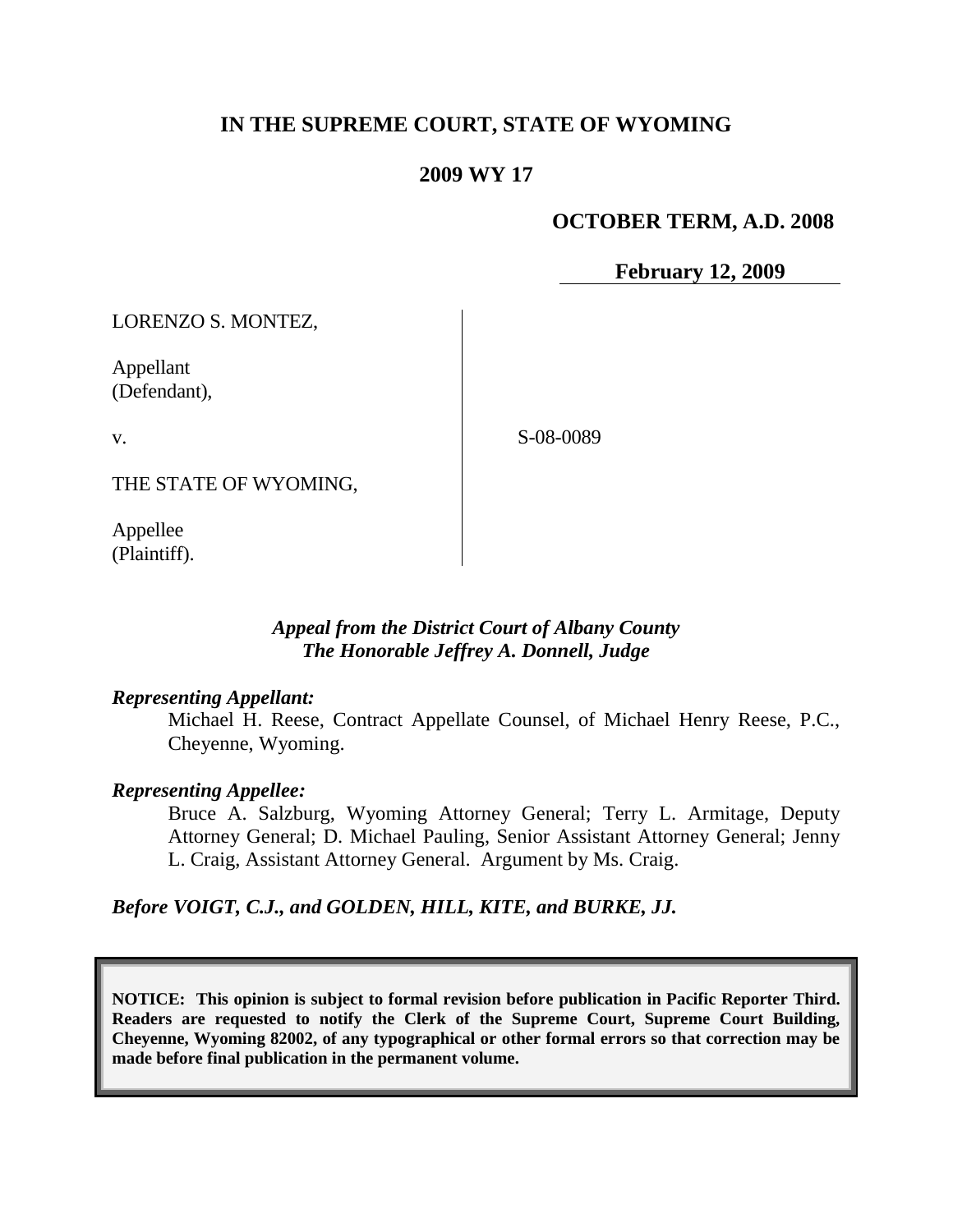### **VOIGT, Chief Justice.**

[¶1] Appellant was convicted by a jury of one count of unlawful possession of marijuana and two counts of taking immodest, immoral, or indecent liberties with a minor. He now appeals those convictions, making multiple accusations of ineffective assistance of trial counsel. Concluding to the contrary, we affirm.

#### **ISSUES**

[¶2] We will re-state and re-order the issues as follows:

1. Did trial counsel provide ineffective assistance by failing to move to dismiss the immodest, immoral, or indecent liberties with a minor charges on the ground that the statute had been repealed?

2. Did trial counsel provide ineffective assistance by failing to move to dismiss the immodest, immoral, or indecent liberties with a minor charges on the ground that the statute was unconstitutional?

3. Did trial counsel provide ineffective assistance by failing to raise a hearsay objection to certain testimony by the victims' mother?

4. Did trial counsel provide ineffective assistance by failing to move for a mistrial based upon certain testimony by the victims' mother?

5. Did trial counsel provide ineffective assistance by failing to move for a judgment of acquittal?

6. Did trial counsel provide ineffective assistance by failing to object to the district court's rejection of a proposed instruction defining the word "knowingly" as an element of the crime of taking immodest, immoral, or indecent liberties with a minor?

7. Did trial counsel provide ineffective assistance by failing to object to portions of law enforcement officers" testimony on the ground that such was expert testimony that was inadmissible under *Daubert v. Merrell Dow Pharmaceuticals, Inc.*, 509 U.S. 579, 113 S.Ct. 2786, 125 L.Ed.2d 469 (1993)?

8. Do the foregoing alleged deficiencies constitute cumulative error?

### **STANDARD OF REVIEW**

[¶3] Claims of ineffective assistance of trial counsel, brought for the first time on appeal, require this Court to conduct "a *de novo* review of the facts pertinent to the claim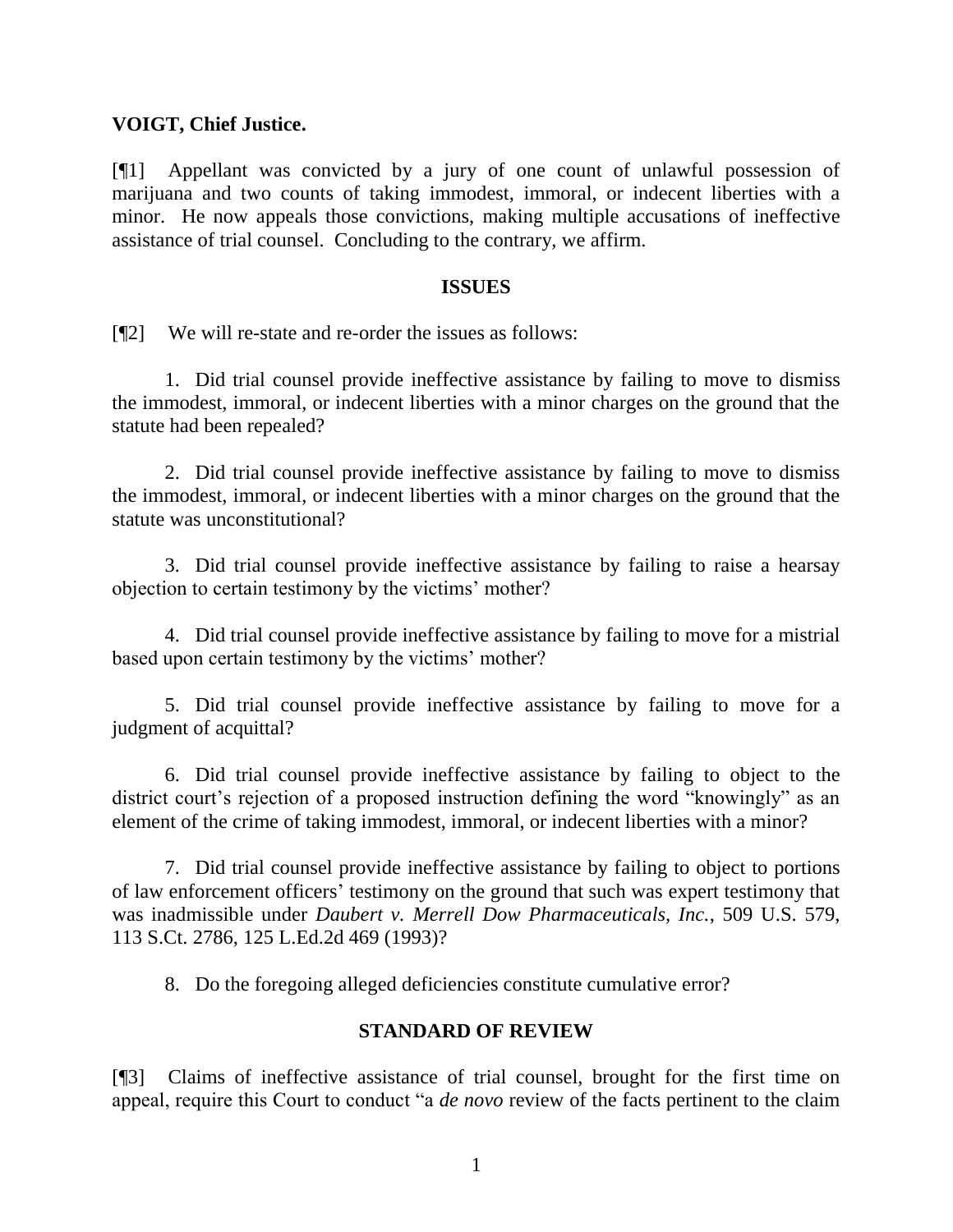of ineffective assistance." *Pendleton v. State*, 2008 WY 36, ¶ 9, 180 P.3d 212, 215 (Wyo. 2008) (citing *Barker v. State*, 2006 WY 104, ¶ 16, 141 P.3d 106, 113 (Wyo. 2006)). In meeting his burden of proving ineffective assistance of counsel, Appellant must prove that counsel"s performance was deficient and that Appellant was prejudiced by that deficient performance. *Id*. at ¶ 20, 180 P.3d at 218-19 (citing *Frias v. State*, 722 P.2d 135, 145 (Wyo. 1986)). Deficient performance means "that counsel made errors so serious that counsel was not functioning as the "counsel" guaranteed [appellant] by the Sixth Amendment." *Id.* To show prejudice, Appellant must prove that "counsel's errors" were so serious as to deprive [appellant] of a fair trial, a trial whose result is reliable." *Id.*  Stated differently, prejudice means that there is "a reasonable probability that, absent the deficiency in counsel's performance, the result of the proceedings would have been different." *Id*. at ¶ 21, 180 P.3d at 219.

> We examine the conduct of defense counsel in light of all the circumstances in determining whether the identified acts or omissions fall outside the ambit of professionally competent assistance, bearing in mind the function of counsel is to make the adversarial testing process work in every case. We do not evaluate the efforts of counsel from a perspective of hindsight but, rather, we endeavor to reconstruct the circumstances surrounding counsel"s challenged conduct and evaluate the professional efforts from the perspective of counsel at the time. We invoke a strong presumption that counsel rendered adequate and reasonable assistance making all decisions within the bounds of reasonable professional judgment. The burden is upon the defendant to overcome this presumption that, in light of the circumstances, the challenged action or failure of the attorney might be considered sound trial strategy.

*Bloomquist v. State*, 914 P.2d 812, 820 (Wyo. 1996) (internal quotation marks and citations omitted).

### **FACTS**

[¶4] The two minor children [the children] who were the victims in this case lived in an apartment with their mother [Mother] and her boyfriend [Boyfriend]. On March 10, 2007, Boyfriend and Appellant spent the afternoon and evening consuming alcohol and smoking marijuana. At about 8:30 p.m., Mother put the children to bed in the bottom bed of a bunk bed, with one child at each end of the bed. She dimmed the overhead light, left the door ajar, and went back into the living room, where Boyfriend and Appellant were located.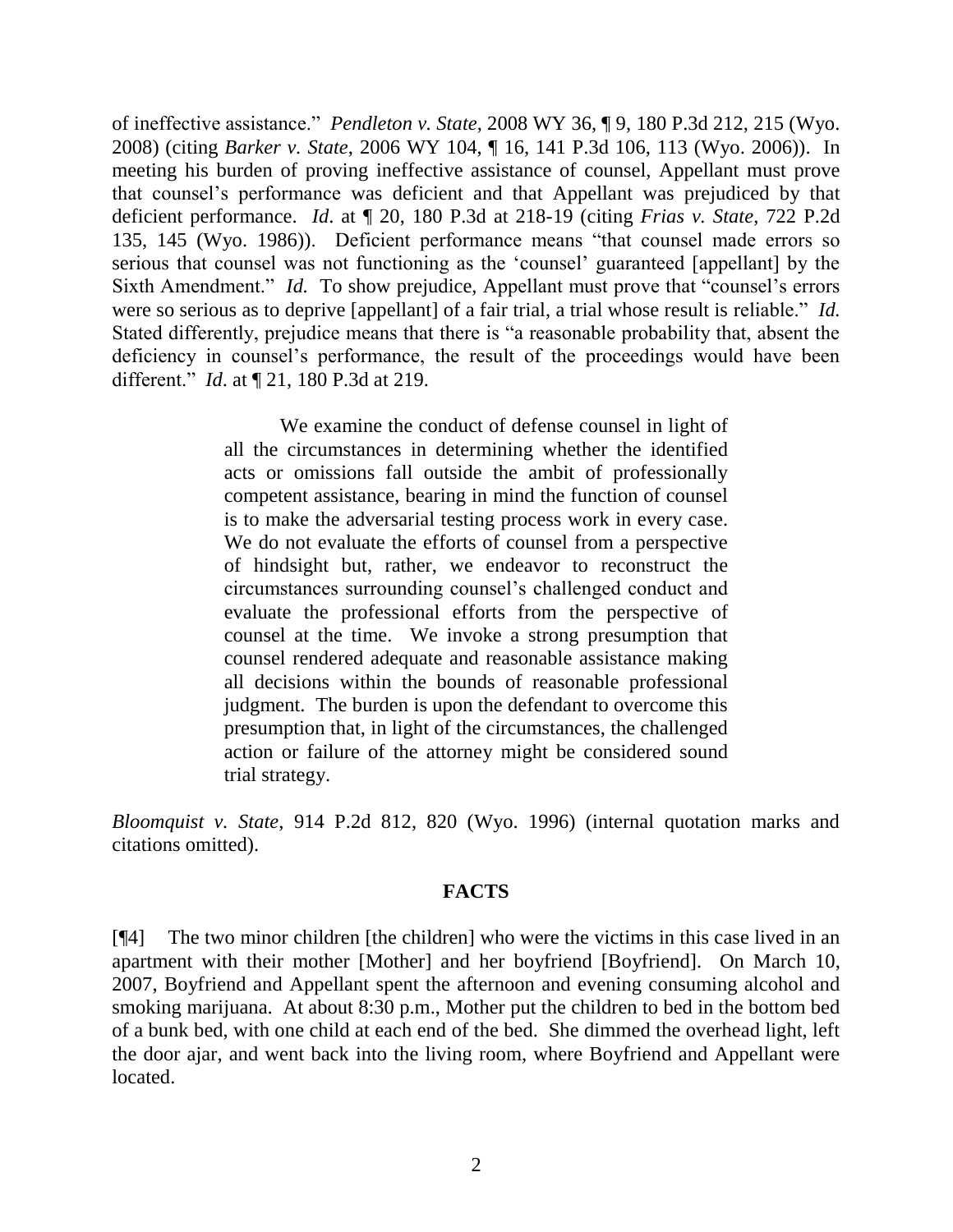[¶5] Shortly after Mother entered the living room, she and Boyfriend began arguing because Mother thought he should not drink any more alcohol that evening. They ended the argument by agreeing that Mother would drive Boyfriend to his parents' house. Mother informed Appellant of this plan and told him she "would be right back." When Mother and Boyfriend left, Appellant was fully clothed.

[¶6] As she left the apartment, Mother left the front door open a foot or two, and left the living room lights on. As she started to drive away, she saw the living room lights turn off. Mother and Boyfriend had driven only a few blocks when Boyfriend said Mother "shouldn't leave the kids alone with [Appellant] because he's a rapist." In response, Mother turned around and drove back to the apartment.

[¶7] Mother and Boyfriend returned to the apartment within five to ten minutes after they left. Upon their return, Mother had to unlock the front door, using her key in the deadbolt lock. Mother entered the apartment and noticed immediately that Appellant"s shoes were on the floor in front of the couch, but Appellant was not there. Mother and Boyfriend proceeded to the children"s bedroom, where they noticed the light had been turned off. Mother turned the light on and saw Appellant in bed with the children, naked from the waist down, and with an erect penis. Mother instinctively picked up a small foam-rubber bat and began beating Appellant with it. Boyfriend pulled Appellant from the bed, and began beating him with his fists while dragging him toward the living room.

[¶8] Mother placed a 911 call and police officers soon arrived. The officers separated Appellant and Boyfriend. Appellant, whose face was badly beaten, was taken to the hospital for treatment. There, he was found to be in possession of marijuana. Shortly thereafter, an Amended Felony Information was filed, charging Appellant with one count of unlawful possession of marijuana, and two counts of taking immodest, immoral, or indecent liberties with a minor.

# **DISCUSSION**

## *Did trial counsel provide ineffective assistance by failing to move to dismiss the immodest, immoral, or indecent liberties with a minor charges on the ground that the statute had been repealed?*

[¶9] The two counts of taking immodest, immoral, or indecent liberties with a child were charged under Wyo. Stat. Ann. § 14-3-105(a) (LexisNexis 2005). That statute was repealed effective July 1, 2007. Act of July 1, 2007, ch. 159, 2007 Wyo. Laws 393. The charged crimes in this case occurred on March 10, 2007. The jury trial took place on August 29-30, 2007. Appellant was sentenced on November 19, 2007.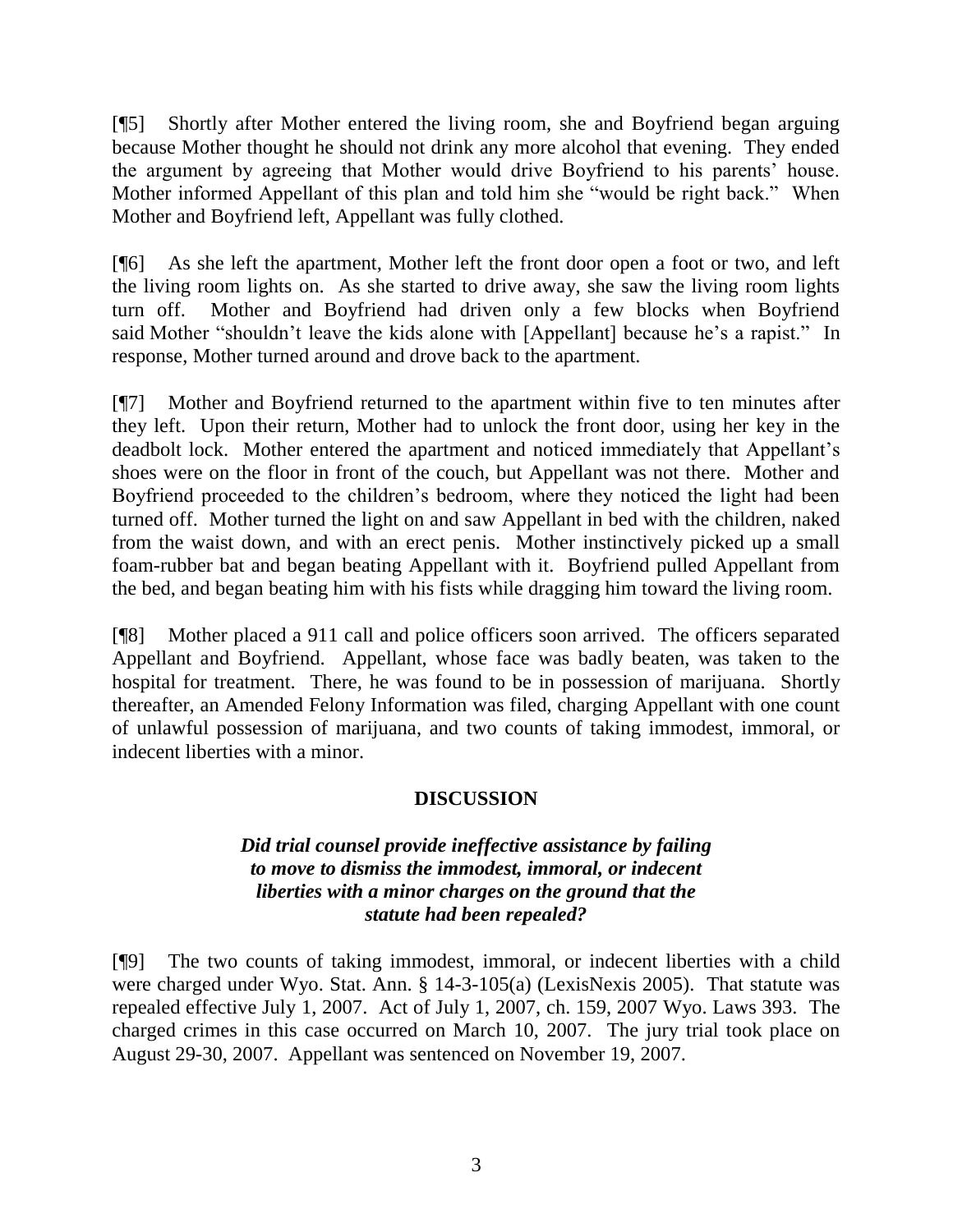[¶10] We will deal with this issue rather perfunctorily, with two observations: first, Appellant's argument, being completely devoid of legal support, can be characterized as little short of bizarre; and second, Wyo. Stat. Ann. § 8-1-107 (LexisNexis 2007) specifically provides that the repeal of a statute "does not affect pending actions, prosecutions or proceedings, civil or criminal."<sup>1</sup> Trial counsel did not provide ineffective assistance by failing to raise this baseless argument.

## *Did trial counsel provide ineffective assistance by failing to move to dismiss the immodest, immoral, or indecent liberties with a minor charges on the ground that the statute was unconstitutional?*

[¶11] This Court has repeatedly held that Wyo. Stat. Ann. § 14-3-105 is not facially unconstitutional. *Rabuck v. State*, 2006 WY 25, ¶ 15, 129 P.3d 861, 864-65 (Wyo. 2006). *See also Moe v. State*, 2005 WY 58, ¶ 10, 110 P.3d 1206, 1210 (Wyo. 2005); *Giles v. State*, 2004 WY 101, ¶ 19, 96 P.3d 1027, 1033 (Wyo. 2004); *Schmidt v. State*, 2001 WY 73, ¶ 28, 29 P.3d 76, 85 (Wyo. 2001); *Misenheimer v. State*, 2001 WY 65, ¶ 15, 27 P.3d 273, 281 (Wyo. 2001); *Pierson v. State*, 956 P.2d 1119, 1123-24 (Wyo. 1998); *Moore v. State*, 912 P.2d 1113, 1116 (Wyo. 1996); *Lovato v. State*, 901 P.2d 408, 412 (Wyo. 1995); *Ochoa v. State*, 848 P.2d 1359, 1363 (Wyo. 1993); *Griego v. State*, 761 P.2d 973, 976 (Wyo. 1988); *Britt v. State*, 752 P.2d 426, 428 (Wyo. 1988); *Sorenson v. State*, 604 P.2d 1031, 1034-35 (Wyo. 1979). In addition, this Court has also determined on several occasions that the statute is not unconstitutionally vague as applied to particular cases. *Sanderson v. State*, 2007 WY 127, ¶ 35, 165 P.3d 83, 93 (Wyo. 2007); *Stokes v. State*, 2006 WY 134, ¶ 11, 144 P.3d 421, 424 (Wyo. 2006); *Ruby v. State*, 2006 WY 133, ¶ 7, 144 P.3d 425, 430 (Wyo. 2006); *Rabuck*, 2006 WY 25, ¶ 32, 129 P.3d at 869; *Giles*, 2004 WY 101, ¶ 31, 96 P.3d at 1039.

[¶12] While one might conclude that Appellant"s argument is that the statute is vague on its face because the word "knowingly" is not defined, Appellant limits himself to an "as applied" challenge. He relies upon *United States v. Santos*, \_\_ U.S. \_\_, \_\_, 128 S.Ct. 2020, 2024-26, 170 L.Ed.2d 912 (2008), for the proposition that the word "knowingly" is so ambiguous that the rule of lenity requires the law to be interpreted in favor of Appellant. In *Santos*, the United States Supreme Court determined that the word

 $<sup>1</sup>$  Appellant's argument is summarized as follows in his Brief:</sup>

Three immediate questions arise: (1) the first being is whether the statute claimed to have been violated remains valid after its repeal and during trial; (2) the second is that the penalty provisions of W.S. § 14-3-105 are more generous to the defendant, i.e. a maximum of ten years versus a maximum of 15 years, so why upset the apple cart so to speak; and (3) the third is whether a merger occurred merging a violation of W.S. § 14- 3-105 into a violation of W.S. § 6-2-316.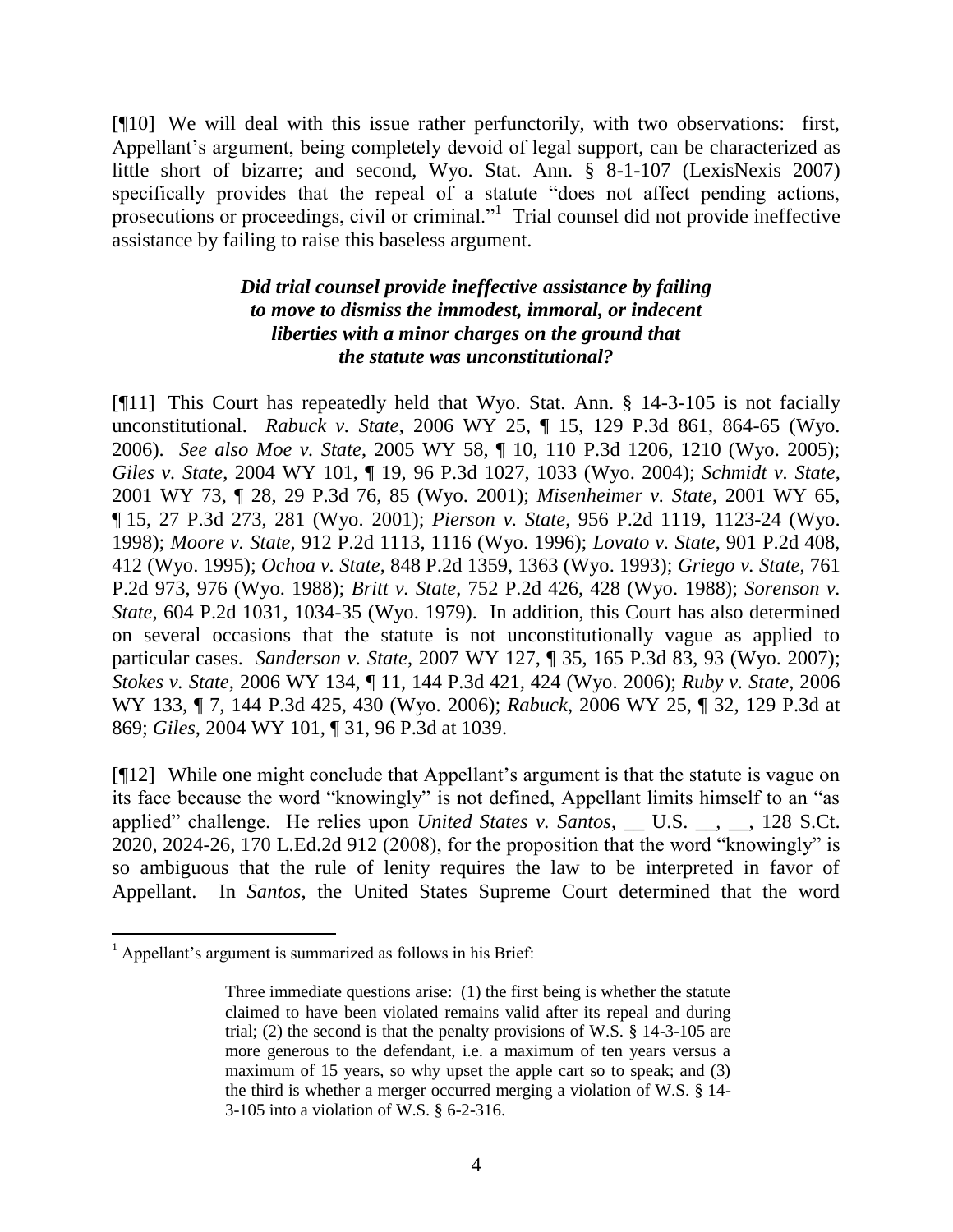"proceeds" in the federal money laundering statute was ambiguous, and then applied the rule of lenity to conclude that the word meant "profits" rather than "receipts." *Santos*, \_\_ U.S. at \_\_, 128 S.Ct. at 2025.

[¶13] We are unable to discern how *Santos* has any bearing on Appellant"s constitutional argument. *Santos* is a statutory construction case, not a constitutional case. Appellant tries to apply *Santos* to the instant case by claiming that the word "knowingly" in Wyo. Stat. Ann. § 14-3-105 is ambiguous and should, therefore, be interpreted in his favor. His logic then leaps to the conclusion that it was error for the district court not to give an instruction defining the word "knowingly." He provides no analysis, however, of how the failure to define the word "knowingly" made the statute unconstitutionally vague as applied to his conduct. The gist of such an argument should be that the statute provides insufficient notice to a person of ordinary intelligence that his specific conduct was illegal. *Sanderson*, 2007 WY 127, ¶ 30, 165 P.3d at 92. Such analysis is totally lacking in Appellant's Brief. Furthermore, this Court has already determined that no instruction on the meaning of "knowingly" need be given in cases brought under Wyo. Stat. Ann. § 14-3-105 because the term "knowingly" as used in the statute does not have a "technical meaning under the law, which is different from its ordinary meaning." *Schmidt*, 2001 WY 73,  $\parallel$  24, 29 P.3d at 83. Given the clear status of the law, trial counsel did not provide ineffective assistance by failing to raise a constitutional challenge to the statute.

## *Did trial counsel provide ineffective assistance by failing to raise a hearsay objection to certain testimony by the victims' mother?*

[¶14] This argument is based upon the fact that Appellant"s trial counsel did not object to the following exchange during Mother"s direct testimony:

> Q. So you get in the car with [Boyfriend] to take him to his parents"s [sic] house after the argument. How far did you and [Boyfriend] make it with respect to taking him to his parents's [sic] house?

A. A few blocks.

Q. Then what happened?

# A. *[Boyfriend] said that I shouldn't leave the kids alone with [Appellant] because he's a rapist.*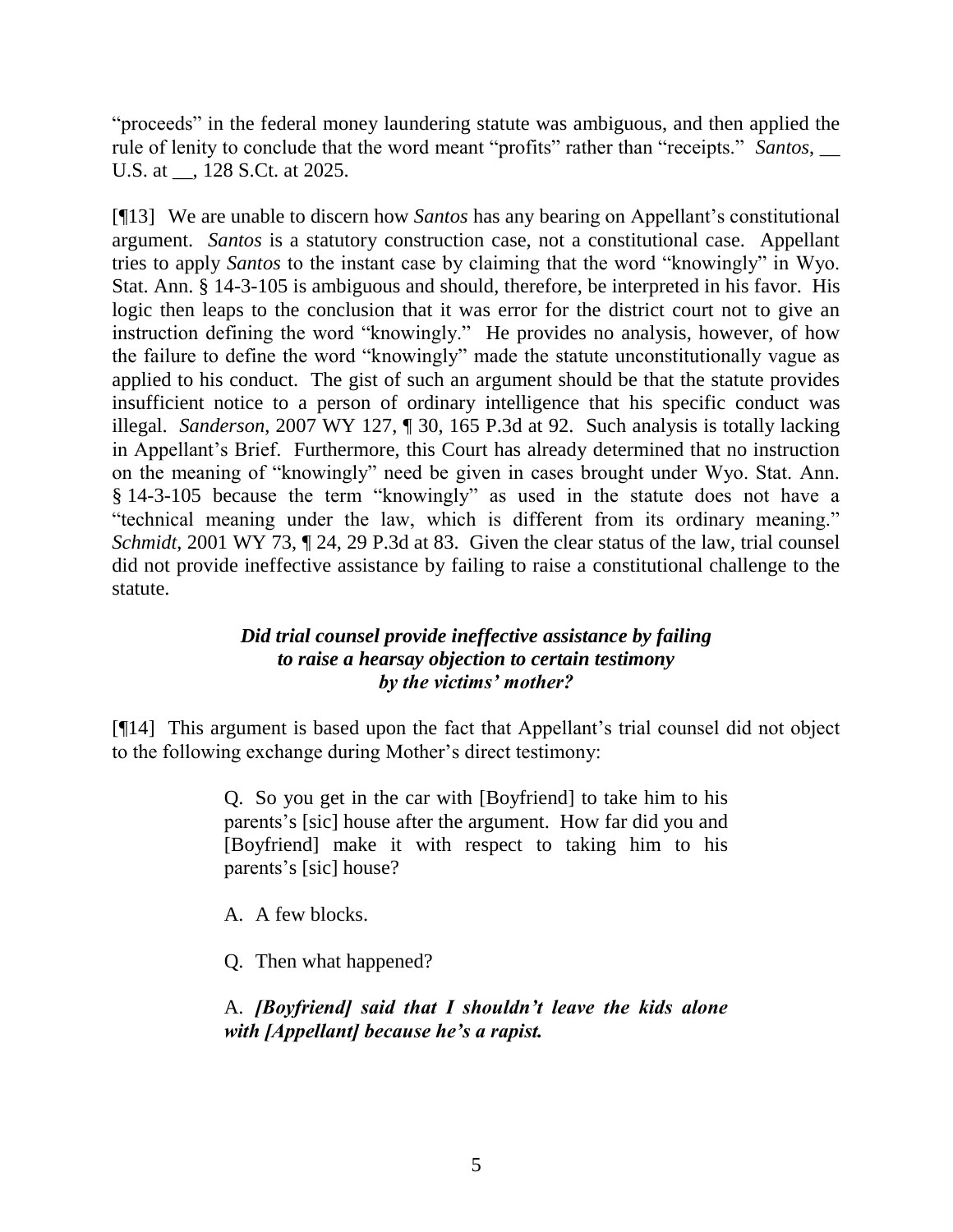(Emphasis added.) Appellant argues that trial counsel should have objected to the emphasized answer, on the ground that such was hearsay, and that the failure to do so constituted ineffective assistance of counsel.

[¶15] W.R.E. 801(c) defines "hearsay" as "a statement, other than one made by the declarant while testifying at the trial or hearing, offered in evidence to prove the truth of the matter asserted." In turn, W.R.E. 802 declares hearsay to be inadmissible, except as provided by court rules. The declarant in the instant situation was Boyfriend. Clearly, his statement to Mother was an out-of-court statement. To that extent, Appellant has met his burden of proving the first element of the hearsay definition. But Appellant has not shown that the statement was introduced to prove the truth of the matter asserted, that being that Appellant is a rapist. Instead, the full context of the testimony shows that the statement was introduced to show why Mother almost immediately returned to the apartment, instead of taking Boyfriend to his parents' house:

> Q. So you get in the car with [Boyfriend] to take him to his parents"s [sic] house after the argument. How far did you and [Boyfriend] make it with respect to taking him to his parents"s [sic] house?

A. A few blocks.

Q. Then what happened?

A. [Boyfriend] said that I shouldn"t leave the kids alone with [Appellant] because he's a rapist.

Q. What did you think when [Boyfriend] told you that [you] shouldn't leave the kids with the defendant because he's a rapist?

A. I thought, because he was intoxicated, he was just making an excuse to stay home.

Q. You thought that [Boyfriend] was making an excuse so he would go back home with you?

A. Yeah.

Q. And so thinking that he was making an excuse, what did you go ahead and do?

A. I turned around.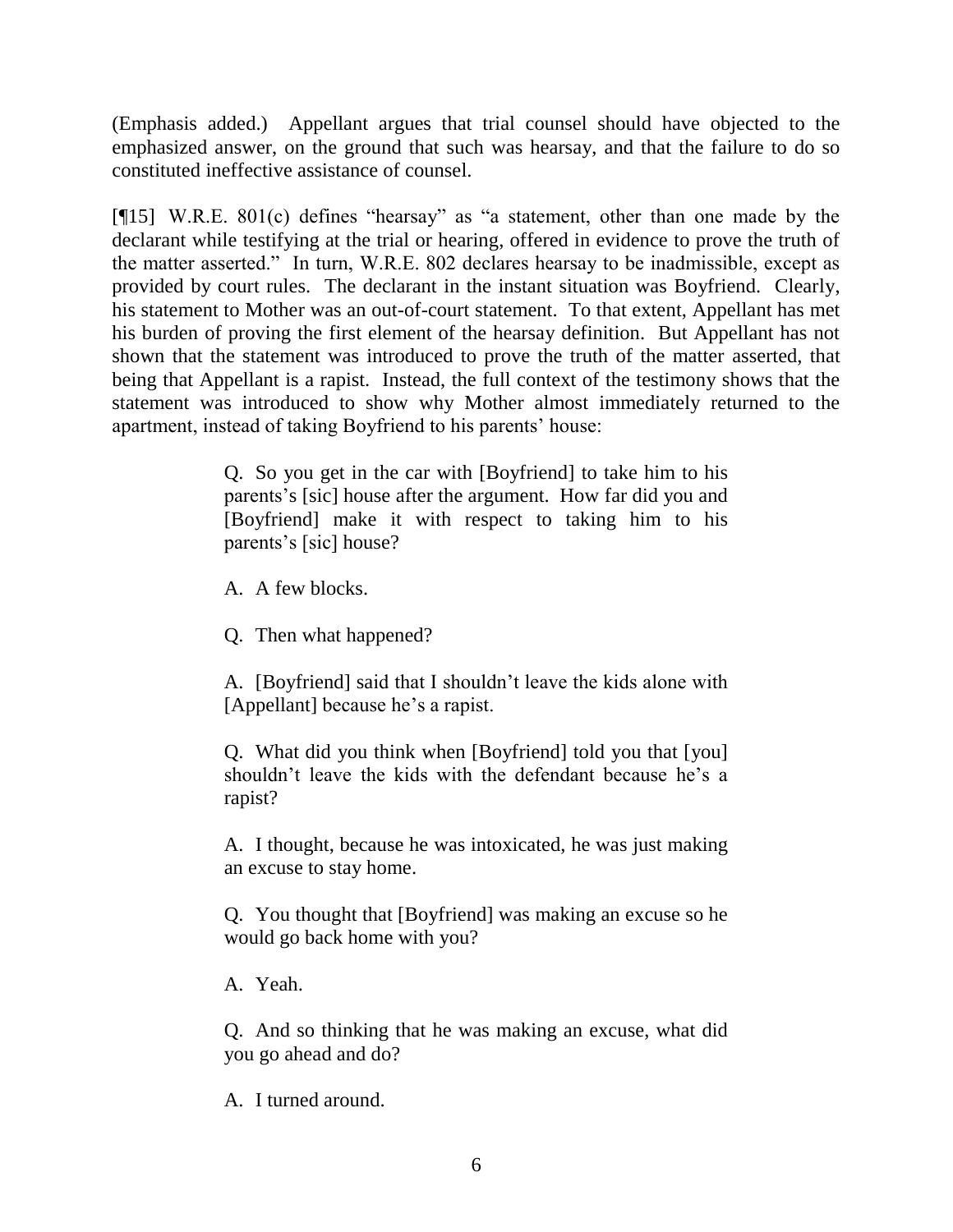- Q. Why?
- A. They"re my children.
- Q. So you just did a U-turn and right back?
- A. Yeah.

[¶16] An out-of-court statement introduced to show its effect upon the person hearing it is not hearsay. *Kenyon v. State*, 986 P.2d 849, 853 (Wyo. 1999) (citing *Armstrong v. State*, 826 P.2d 1106, 1119 (Wyo. 1992)). Perhaps that is why trial counsel did not object to this particular statement. Given the context of the statement, we surely cannot say that counsel"s performance was deficient in that regard. Beyond that, even if we were to conclude that trial counsel should have objected to admission of the statement, we would not find ineffective assistance of counsel because Appellant was not prejudiced thereby. During his own direct testimony, Appellant stated that "I just did ten years in the state penitentiary because of rape," and his attorney asked him if he believed he had learned anything from being sent to prison for second-degree sexual assault. Furthermore, a portion of the transcript from the change-of-plea hearing in that case was read to the jury "for the limited purpose of proving knowledge, motive, intent, absence of mistake or accident, or preparation with respect to the charges at issue." Thus the jury was well aware of Appellant"s prior sexual assault conviction. Counsel did not provide ineffective assistance by failing to object to the alleged hearsay statement.

### *Did trial counsel provide ineffective assistance by failing to move for a mistrial based upon certain testimony by the victims' mother?*

[¶17] This issue is directed toward the same statement made by Boyfriend to Mother just discussed in the preceding section. Here, Appellant contends that, in addition to objecting to admission of the statement, trial counsel should have moved for a mistrial. However, "[g]ranting a mistrial is an extreme and drastic remedy that should be resorted to only in the face of an error so prejudicial that justice could not be served by proceeding with trial." *Teniente v. State*, 2007 WY 165, ¶ 27, 169 P.3d 512, 524 (Wyo. 2007) (quoting *Allen v. State*, 2002 WY 48, ¶ 75, 43 P.3d 551, 575 (Wyo. 2002)). Having determined that Boyfriend's statement to Mother was neither hearsay, nor unfairly prejudicial, we logically must also conclude that a motion for mistrial would not have been granted. "Counsel is not ineffective for failing to [make] a motion that would not have been granted." *Harlow v. State*, 2005 WY 12, ¶ 53, 105 P.3d 1049, 1071 (Wyo. 2005) (citing *Lancaster v. State*, 2002 WY 45, ¶ 58, 43 P.3d 80, 102 (Wyo. 2002)).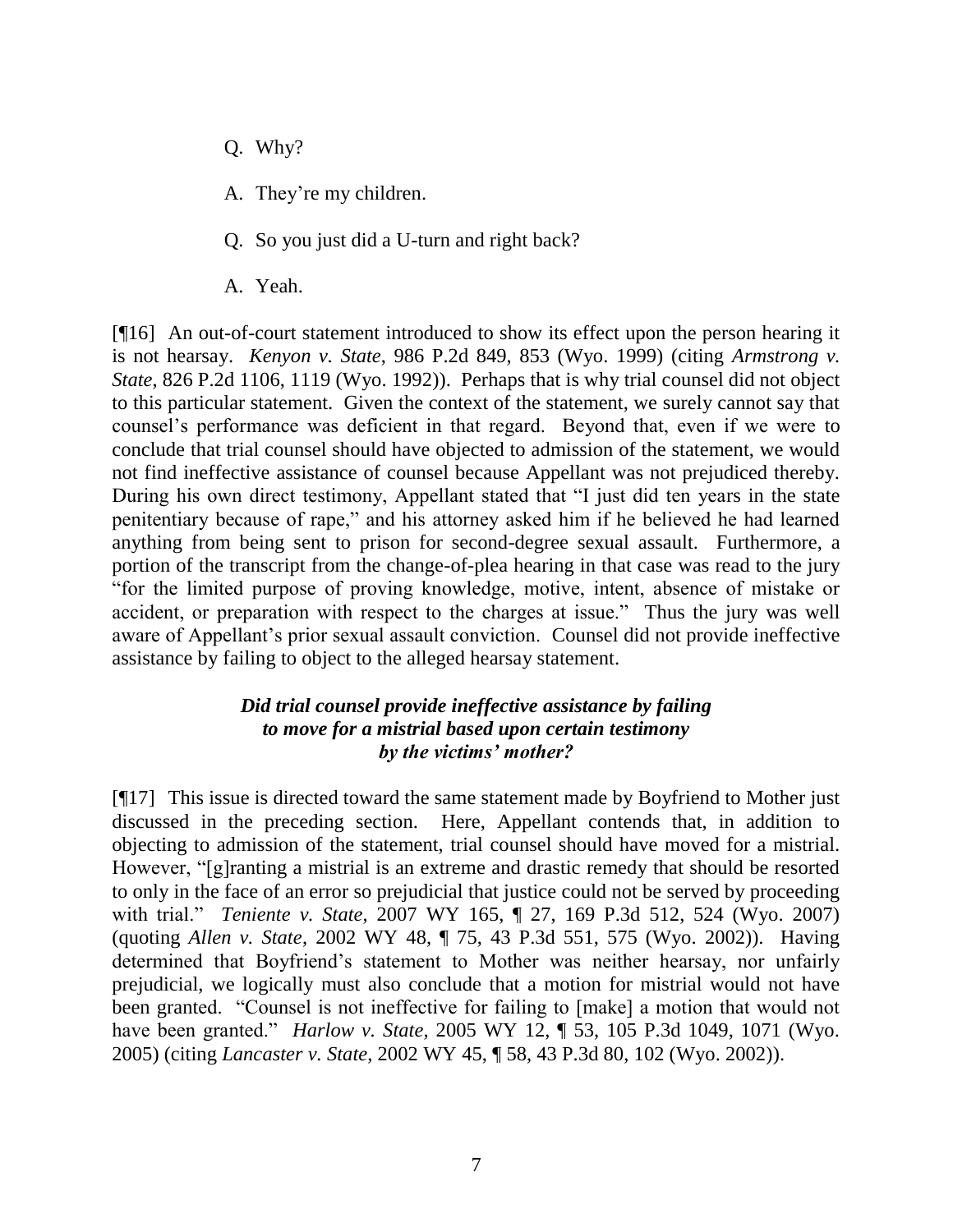## *Did trial counsel provide ineffective assistance by failing to move for a judgment of acquittal?*

[¶18] The salient portion of W.R.Cr.P. 29(a) reads as follows:

The court on motion of a defendant or of its own motion shall order the entry of judgment of acquittal of one or more offenses charged in the indictment, information or citation after the evidence on either side is closed if the evidence is insufficient to sustain a conviction of such offense or offenses.

It goes without saying that the test to be applied in granting or denying a motion for judgment of acquittal is sufficiency of the evidence. *See, e.g.*, *Mattern v. State*, 2007 WY 24, ¶ 28, 151 P.3d 1116, 1129 (Wyo. 2007); *Dover v. State*, 664 P.2d 536, 537 (Wyo. 1983); *Chavez v. State*, 601 P.2d 166, 168 (Wyo. 1979); *Montez v. State*, 527 P.2d 1330, 1331 (Wyo. 1974). Upon review of the denial of a motion for judgment of acquittal, this Court performs the same test. *Cloman v. State*, 574 P.2d 410, 416 (Wyo. 1978).

[¶19] We will not further pursue this issue because Appellant presents no analysis of the evidence and no cogent argument as to why this Court should reverse his conviction due to trial counsel"s failure to move to acquit. In fact, Appellant admits in his Brief that, "[g]iven the evidence as presented, counsel may have not been able to prevail on a Rule 29 motion . . . ." Once again, we can only surmise that trial counsel did not move for a judgment of acquittal because sufficient evidence clearly had been admitted upon which the jury could find guilt beyond a reasonable doubt. Appellant has failed to prove ineffective assistance of counsel for failure to file a W.R.Cr.P. 29 motion.

> *Did trial counsel provide ineffective assistance by failing to object to the district court's rejection of a proposed instruction defining the word "knowingly" as an element of the crime of taking immodest, immoral, or indecent liberties with a minor?*

[¶20] The relevant portion of Wyo. Stat. Ann. § 14-3-105, the "indecent liberties" statute under which Appellant was charged, read as follows at the time of Appellant's trial: "... any person knowingly taking immodest, immoral or indecent liberties with any child . . . is guilty of a felony." Appellant submitted a proposed jury instruction defining the word "knowingly":

> Knowing (knowingly) means to have or show awareness or understanding of (an action), to be well informed, and/or a deliberate; conscious (act).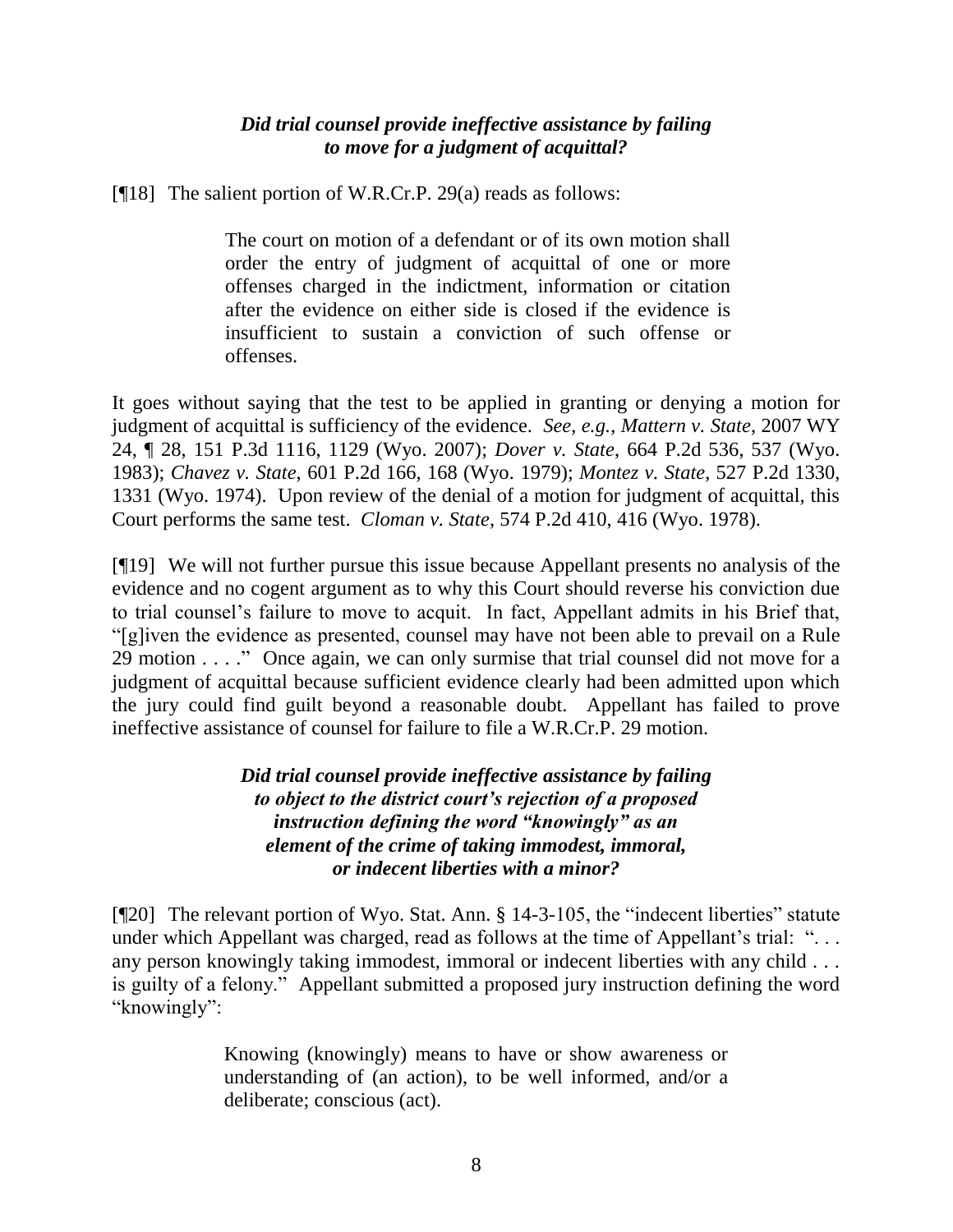The State objected to the giving of this instruction, arguing that the proposed definition, in effect, changed the offense from a general intent crime to a specific intent crime. After lengthy discussions, the district court agreed with the State and refused the instruction.

[¶21] Appellant phrases this issue as one of ineffective assistance of counsel for having failed to object to the district court's refusal to give the instruction. He then asserts that plain error review is required.<sup>2</sup> However, because trial counsel offered and vigorously argued in favor of the instruction, we are not convinced that either plain error or ineffective assistance of counsel is the appropriate review. Rather, it seems that this should be analyzed under our well-established standard for the review of jury instructions:

> Jury instructions should inform the jurors concerning the applicable law so that they can apply that law to their findings with respect to the material facts, instructions should be written with the particular facts and legal theories of each case in mind and often differ from case to case since any one of several instructional options may be legally correct, a failure to give an instruction on an essential element of a criminal offense is fundamental error, as is a confusing or misleading instruction, and the test of whether a jury has been properly instructed on the necessary elements of a crime is whether the instructions leave no doubt as to the circumstances under which the crime can be found to have been committed.

*Janpol v. State*, 2008 WY 21, ¶ 7, 178 P.3d 396, 400 (Wyo. 2008) (quoting *Mueller v. State*, 2001 WY 134, ¶ 9, 36 P.3d 1151, 1155 (Wyo. 2001)).

[¶22] We find no error. Both the elements instructions and the verdict form required the jury to find Appellant"s acts to have been done "knowingly." And while the district court did not define the word "knowingly," this Court has long held that, in the context of Wyo. Stat. Ann. § 14-3-105, the word "has no technical meaning under the law, which is different from its ordinary meaning, and the trial court [is] not required to define it." *Schmidt*, 2001 WY 73, ¶ 24, 29 P.3d at 83; *see also Butz v. State*, 2007 WY 152, ¶¶ 20- 21, 167 P.3d 650, 655 (Wyo. 2007).

 <sup>2</sup> Where there has been no objection below, we review for plain error, which requires an appellant to prove (1) the record clearly reflects the alleged error; (2) there was a violation of a clear and unequivocal rule of law; and (3) the violation adversely affected a substantial right resulting in material prejudice. *Pendleton v. State*, 2008 WY 36, ¶ 8, 180 P.3d 212, 215 (Wyo. 2008) (citing *Cazier v. State*, 2006 WY 153, ¶ 10, 148 P.3d 23, 28 (Wyo. 2006)).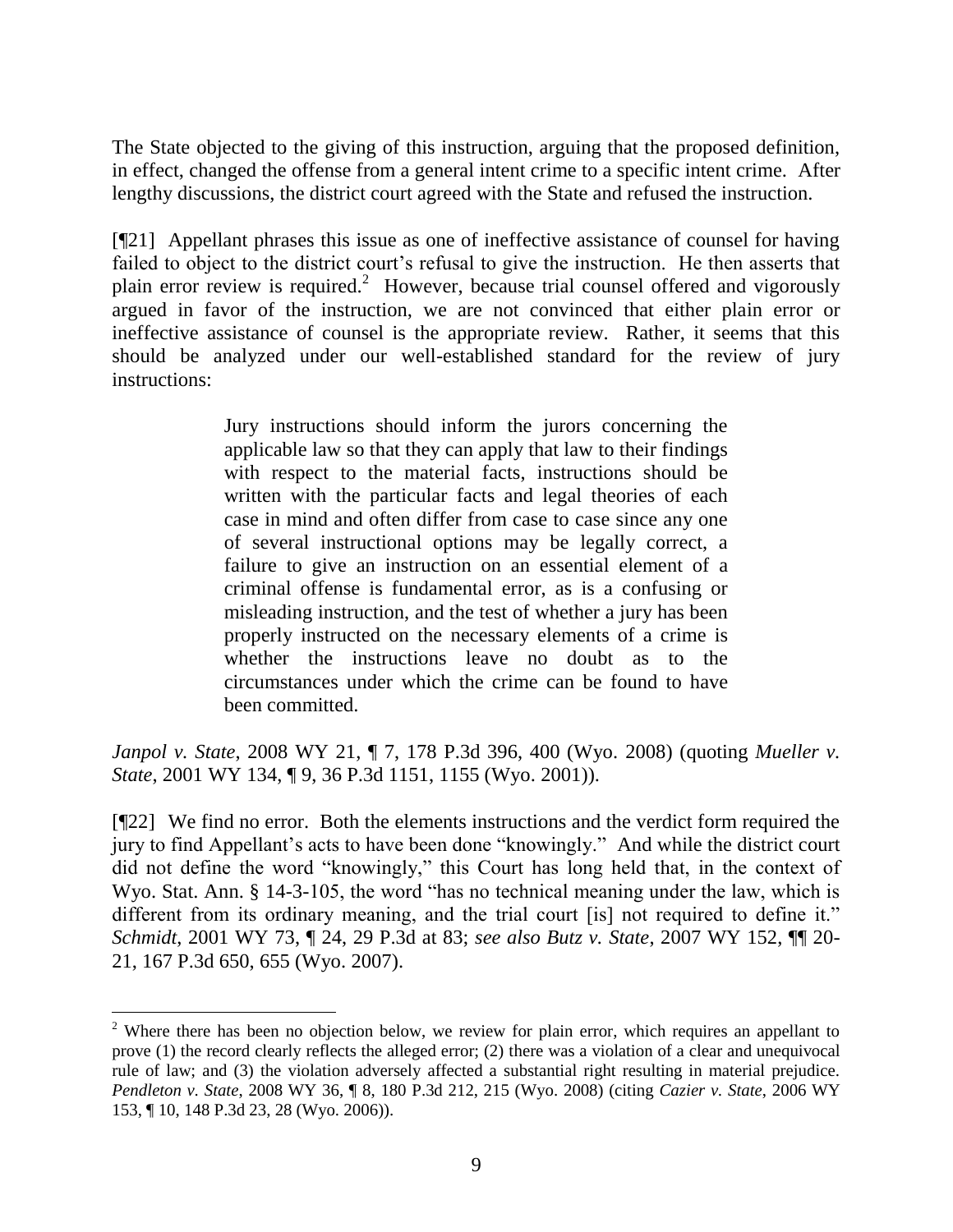*Did trial counsel provide ineffective assistance by failing to object to portions of law enforcement officers' testimony on the ground that such was expert testimony that was inadmissible under Daubert v. Merrell Dow Pharmaceuticals, Inc., 509 U.S. 579, 113 S.Ct. 2786, 125 L.Ed.2d 469 (1993)?*

[¶23] Appellant contends that trial counsel provided ineffective assistance by failing to object to portions of the direct testimony of two law enforcement officers. First, he argues that trial counsel should have objected to the following colloquy:

> Q. And as an officer, do you have training and education and even some personal experience with respect to identifying controlled substances?

A. I do.

Q. Based upon that training and experience, what was your initial belief as to the contents of the bag?

A. I believed it to be marijuana.

[¶24] Appellant contends that this was, in effect, an expert opinion, and it should have been tested under the criteria of *Daubert v. Merrell Dow Pharmaceuticals, Inc.*, 509 U.S. 579, 113 S.Ct. 2786, 125 L.Ed.2d 469 (1993). The State argues in response that this was no more than a lay opinion and was not, therefore, subject to scrutiny as expert testimony. We find this debate meaningless in light of the fact that the parties stipulated that the substance was, indeed, marijuana. Appellant could not possibly have been prejudiced by the officer's belief. $3$ 

[¶25] Appellant next contends that trial counsel should have objected to the following questions and answers during the direct examination of another officer:

> Q. As a police officer, I assume you have received training with respect to the detection of an individual who is under, say, under the influence of alcohol or other controlled substances?

A. Yes.

  $3$  See W.R.Cr.P. 52(a) and W.R.A.P. 9.04 regarding harmless error.